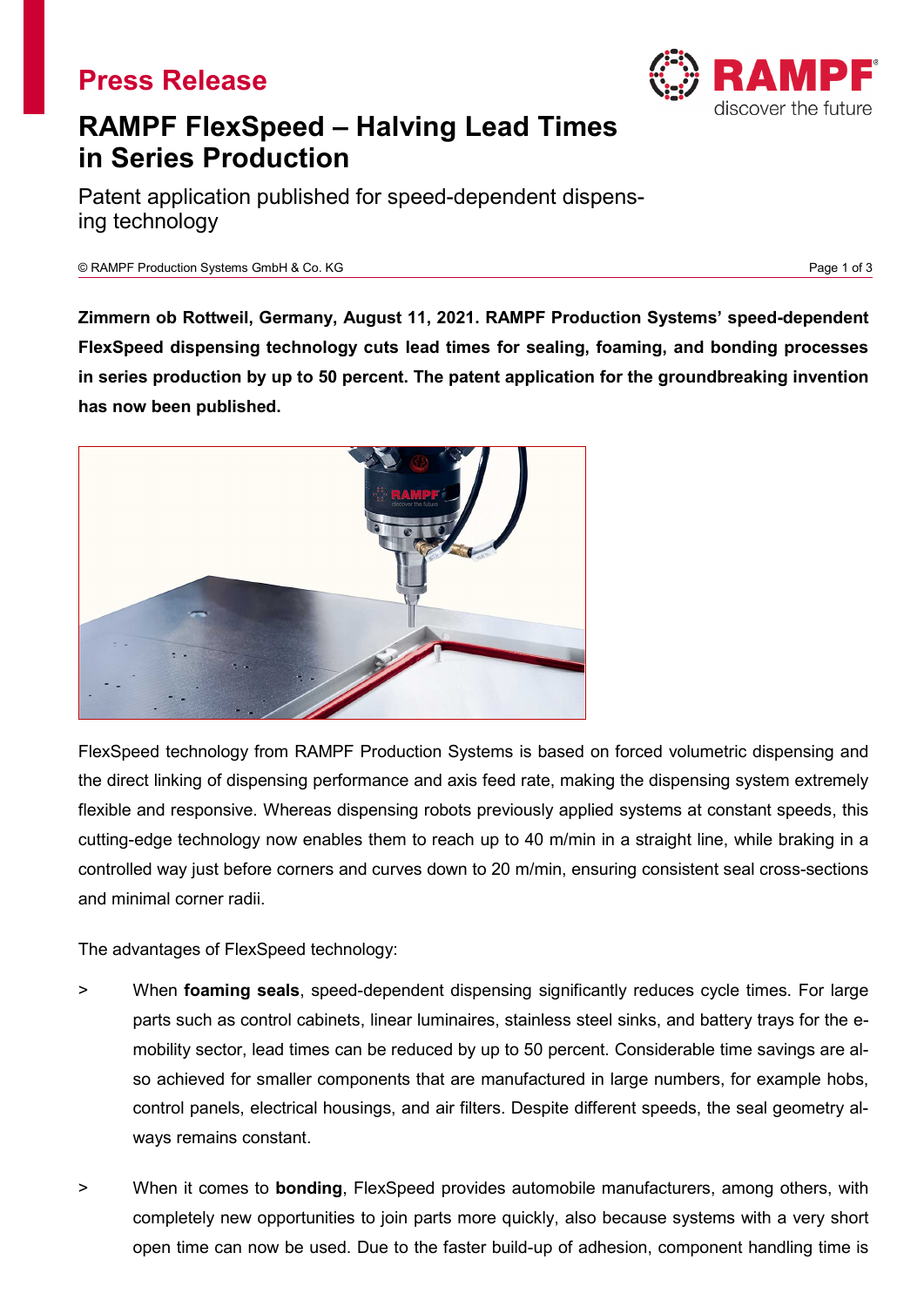

significantly reduced, also when bonding spoilers, tailgates, sandwich components such as fire doors, as well as windows and doors.

> FlexSpeed also offers decisive advantages for the **mechanics of the dispensing system**. Operation at maximum loads are only short-term and hardly cause any wear. Furthermore, machine utilization can be increased enormously.

The patent application for RAMPF Production Systems' FlexSpeed technology has now been published with the international publication number WO2021/032521 A1.